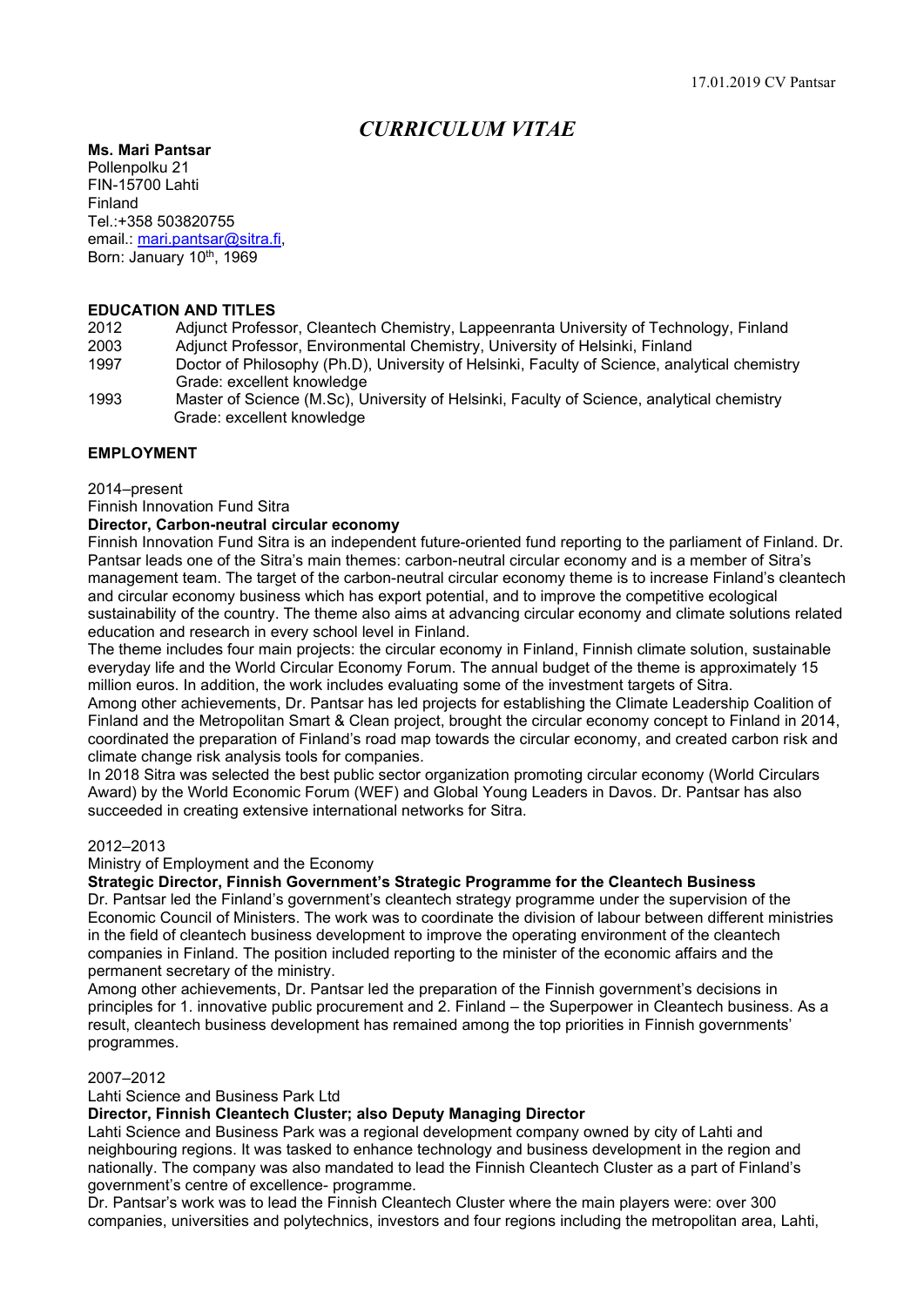17.01.2019 CV Pantsar

Oulu and Kuopio. The cluster created, for example, the Cleantech Venture Day concept as a European meeting place for start-ups and investors. Dr. Pantsar also acted as the Chairman of the Finnish Environmental Cluster for China (with over 200 companies) and Cleantech Clusters for Russia. Dr. Pantsar was also the deputy Managing director of the company.

One of the main achievements was the Finnish Cleantech Cluster's nomination as the  $3<sup>rd</sup>$  best cleantech cluster globally in cleantech clusters benchmark in 2011.

#### 2000–2007

UPM-Kymmene Plc

# **Manager of Environmental Affairs and other managerial positions**

Dr. Pantsar acted as a manager of UPM-Kymmene's global environmental analyst team (2006-2007). Prior to that (2000-2006) she acted as an environmental specialist and was responsible for environmental matters of UPM Land Use Department. Dr. Pantsar was also responsible for environmental due diligences in M&As as a part of UPM's M&As-team. She also led UPM's, as well as the Confederation of European Paper Industries' (CEPI), preparation for the European Chemical's Act, REACH.

### 2000

Consulting Engineers Paavo Ristola Ltd,

### **Executive Research Scientist**

Consulting Engineers Paavo Ristola Ltd was the biggest environmental consulting company in Finland. It employed about 110 people. Dr. Pantsar was responsible for environmental risk analyses and risk management of the customer projects. She acted also as a quality manager of the laboratory.

As one of the achievements the laboratory of the company received an accreditation for environmental analyses.

#### 1998–2000

University of Helsinki, Department of Environmental and Ecological Sciences, Lahti, Finland

# **Lecturer of Environmental Chemistry**

The work included development of basic education and research of environmental chemistry and supervising the instrumental analytical research of master's and doctoral level students.

# **CURRENT TASKS OF TRUST:**

- Since 2019 International Institute for Sustanable Development (Canada), Member of the Board of Directors<br>Since 2019 Solwers Ov. Member of the Board of Directors
- Since 2019 Solwers Oy, Member of the Board of Directors<br>Since 2016 Helsinki Metropolitan Smart and Clean Founda
- Since 2016 Helsinki Metropolitan Smart and Clean Foundation, Member of the Board<br>Since 2016 Fortum, Member of the Advisory Panel of Stakeholders
- Fortum, Member of the Advisory Panel of Stakeholders
- Since 2015 Climate Leadership Council, Secretary of the Board
- Since 2013 Clean Energy Ambassador of C3E Clean Energy Ministerial<br>Since 2010 Northern Dimension Business Council, Cleantech Group, Co
- Northern Dimension Business Council, Cleantech Group, Co-chairman

# **PREVIOUS TASKS OF TRUST**

- 2010-2019 Ahlström Capital Cleantech Management Ky, Member of the Board of Directors
- 2016-2018 Tampere University of Technology Foundation, Member of the University Board
- Mediatalo Esa Ltd, Member of the Board of Directors
- 2015-2016 S-Group, Member of the Advisory Panel of Sustainability Affairs
- 2014–2015 Koli Forum Association, Board of Directors
- 2013–2014 Finnish Water Forum, Chairman of the Board
- 2010–2015 International Advanced Water Technology Centre (St. Petersburg), Board of Directors<br>2013–2014 Finnish Energy Club for Russia, Chairman of the Board
- 2013–2014 Finnish Energy Club for Russia, Chairman of the Board
- 2012–2013 Motiva Services Ltd, Board of Directors
- 2009–2013 Cleantech Finland, Management Board
- 2008–2012 Wiser Ltd, Board of Directors<br>2007–2010 Ramboll Analytics Ltd. Board
- Ramboll Analytics Ltd, Board of Directors
- 2008–2011 Lake Vesijärvi Foundation, Negotiation Committee
- **Helsinki University Centre for Environment, Negotiation Committee**
- 2006–2007 Finncao Ltd, Board of Directors
- 2002–2003 Neopoli Ltd, Technology Centre, Board of Directors